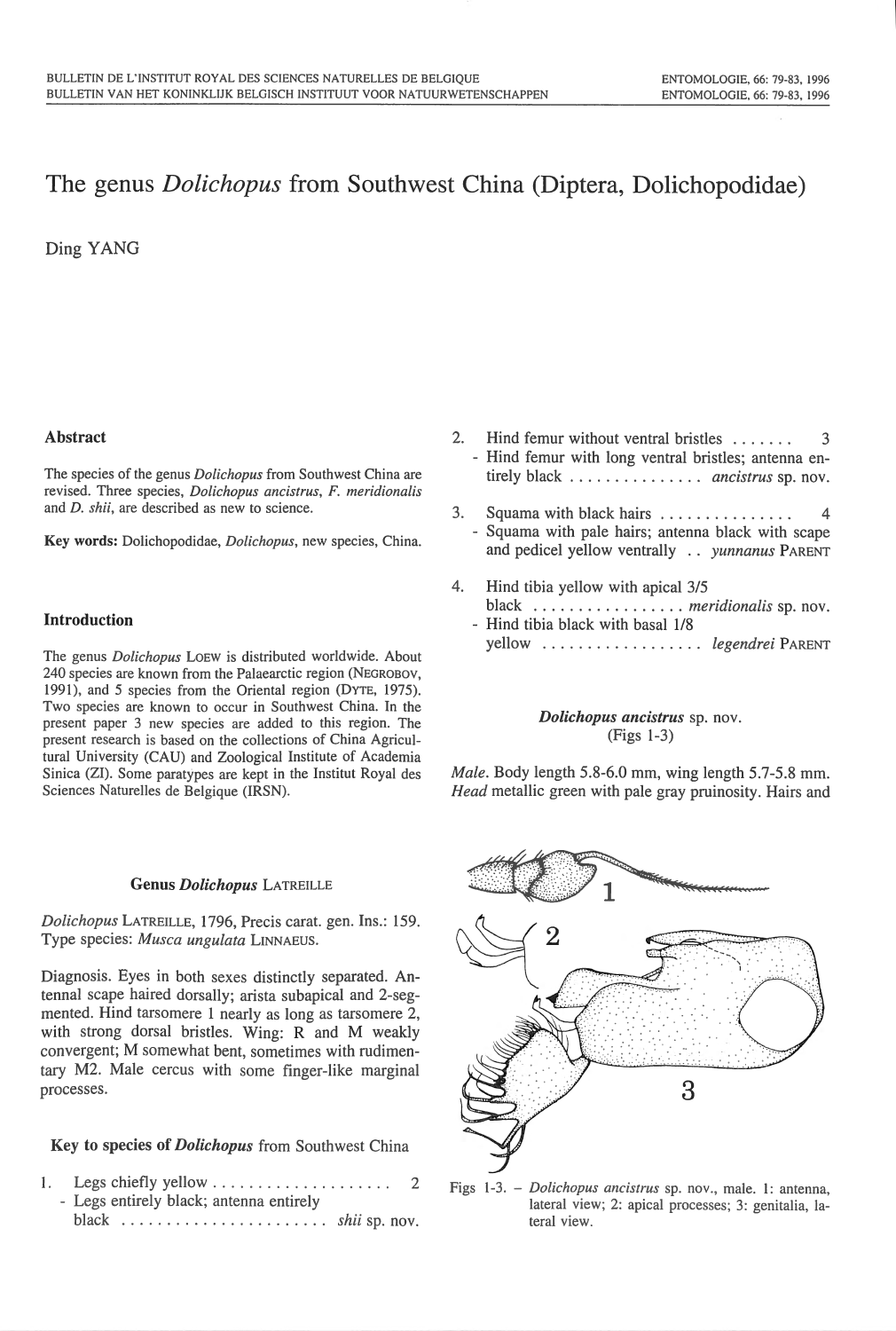bristles on head black; lower postocular hairs yellow; ocellar tubercle with 2 strong bristles and 4 very short posterior hairs, frons with 1 strong bristle on posterolateral corner. Antenna wholly black, first flagellomere 1.1 times as long as wide, obtuse apically; arista black, minutely pubescent, with basal segment half as long as apical segment. Proboscis black with black hairs; palpus yellow with black hairs.

*Thorax* metallic green with pale gray pruinosity. Hair<sup>s</sup> and bristles on thorax black; 7 irregularly paired acr, short and hair-like; 6 strong de; scutellum with 2 strong bristles.

*Legs* yellow; fore coxa yellow, mid and hind coxae black; fore and mid tarsi from tip of tarsomere I onward brown to dark brown; apical 2/5 hind tibia and entire hind tarsus dark brown to black.

Hairs and bristles on legs black; coxae with partly pale hairs; mid and hind femora with 1 preapical bristle; hind femur with 9 black ventral bristles; fore tibia with 2 anterior dorsal bristles, 2 posterior dorsal bristles, 2 posterior ventral bristles and 1 brown thin apico-ventral bristle; mid tibia with 4 anterior dorsal bristles, 2 posterior dorsal bristles and 1 anterior ventral bristles; hind tibia with 5 anterior dorsal bristles, 5 posterior dorsal bristles and 6-7 ventral bristles; hind tarsomere 1 with 3 dorsal bristles, 1 lateral bristles and 4 short ventral bristles. Relative lengths of segments (excluding coxae and trochanters) of legs Ll 3.5: 3.9: 2.2: 1.0: 0.7: 0.4: 0.3; LII 4.8: 5.3: 1.7: 1.2: 0.8 : 0.6; LIII 5.0: 5.8: 2.9: 2.8: 1.8: 1.1 : 0.8.

*Wing* hyaline; veins black; costal callus short and weak; R4+5 and M somewhat convergent; M without rudimentary M2; CuAx ratio 0.7. Squama yellow with black hairs. Halter yellow.

*Abdomen* metallic green with black hairs. Male genitalia (Fig. 3): Epandrium distinctly longer than wide, nearly truncate apically, its lateral lobe with 2 short black spines; cercus large and nearly quadrate, with some fingerlike marginal processes; hypandrium with thin and curved tip; aedeagus slender and more or less straight apically.

*Female.* Body leng<sup>t</sup>h 5.0-6.0 mm, wing length 5.8-6.0 mm. Similar to male except as follows: hind tibia wholly yellow, tarsus from tip of tarsomere 1 onward brown to dark brown; hind femur without ventral bristles; costal callus absent.

*Holotype*  $\zeta$ *, Yunnan: Kunming, 16.V.1981, Fasheng LI.* Paratypes:  $1 \nvert 2$ , same data as holotype;  $3 \nvert 3 \nvert 3 \nvert 3$ ,  $2 \nvert 2 \nvert 2$ , Yunnan: Quqing, 12-13.V.1941; 3  $\delta\delta$ , 5  $\varphi\varphi$ , Yunnan: Kunming, 13.VI. 1938; 2 *d"J,* Yunnan: Kunming, 12.V.1942; 1  $\varphi$ , Yunnan: Kunming, 2.VI.1943; 1  $\zeta$ , Yunnan: Kunming, 10.VI.1940; 1  $\delta$ , Yunnan: Chengong, 23.V.?. (CAU & IRSN).

*Distribution.* China (Yunnan).

*Remarks.* This new species is somewhat similar to *angustipenn.is* KERTESZ from the Palaearctic region. It may be separated from the latter by having the hind femur with 1 preapical bristle. In *angustipennis,* the hind femur bears 2 preapica] bristles (STACKELBERG, 1930).

### *Dolichopus legendrei* PARENT (Fig. 4-5)

I I

*Dolichopus legendrei* PARENT, 1930, Ann. soc. Sci. Brux. (B) 50: 87. Type locality: Yunnan.

*Male.* Body length 5.3 mm, wing length 5.9 mm.

*Head* metaJiic green with pale gray pruinosity. Hairs and bristles on head black; lower postocular hairs yellow; ocellar tubercle with 2 strong bristles and 4 very short posterior hairs, frons with I strong bristle on posterolateral corner. Antenna first flagellomere broken yellow. Proboscis black with black hairs; palpus yellow with black hairs.

*Thorax* metallic green with pale gray pruinosity. Hair<sup>s</sup> and bristles on thorax black; 7-8 irregularly paired acr, short and hair-like; 6 strong de; scutellum with 2 strong bristles and several pale marginal hairs.

*Legs* yellow; fore coxa yellow and tinged with black basally, mid and hind coxae black; fore and mid tarsi from tip of tarsomere 1 onward brown to dark brown; hind tibia (except basal  $1/8$ ) and entire hind tarsus black. Hairs and bristles on legs black; mid and hind femora with I preapical bristle; fore tibia with 2 anterior dorsal bristles, 2 posterior dorsal bristles, 2 posterior ventral bristles and I brown apico-ventral bristle; mid tibia with 4 anterior dorsal bristles, 2 posterior dorsal bristles and 1 anterior ventral bristles; hind tibia with 5 anterior bristles, 2 posterior dorsal bristles and 1 anterior ventral bristle; hind tarsomere 1 with 2 dorsal bristles, 2 lateral and 3-4 short ventral bristles. Relative lengths of segments of legs LI 3.6: 3.6: 1.9: 0.8: 0.6: 0.4: 0.4; LIT 5.0: 5.2:2.8: 1.3: 1.1 : 0.7: 0.6; LIII 5.1:5.6: 2.8: 2.2: 1.6: 1.0: 0.8.

*Wing* hyaline; veins black; costal callus somewhat long and distinct; R4+5 and M somewhat convergent; M with rudimentary M2; CuAx ratio 0.6. Squama yellow with black hairs. Halter yellow.

*Abdomen.* metallic green with black hairs. Male genitalia (Fig. 5): Epandrium distinctly longer than wide, its lateral

5

Figs 4-5. - *Dolichopus legendrei* PARENT, male. 4: apical processes; 5: male genitalia, lateral view.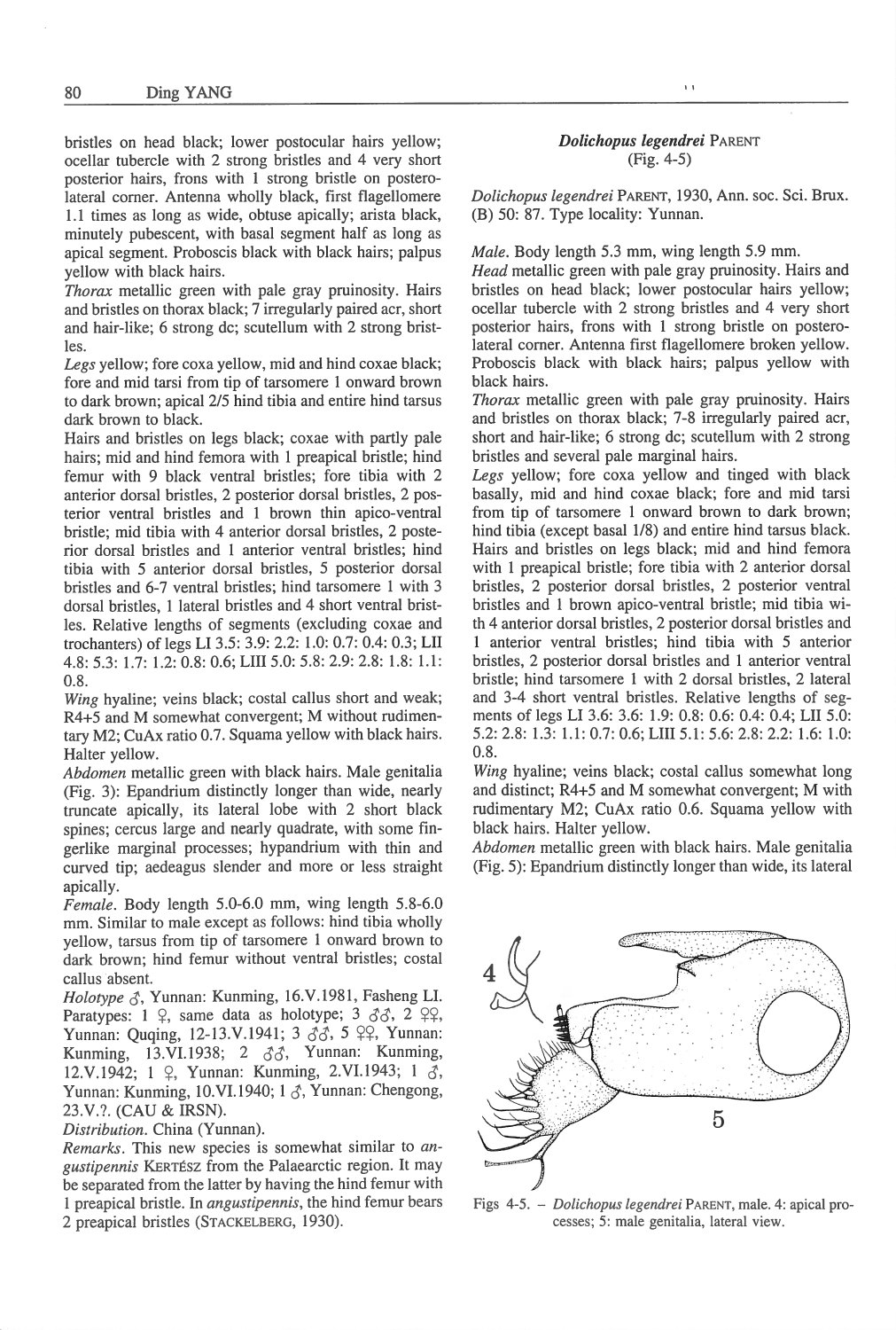lobe with 6 short black spines; cercus quadrate, with some finger-like marginal processes; hypandrium with rather thick apex; aedeagus nearly straight apically.

*Female.* Unknown.

*Specimen examined.* 1  $\delta$ , Yunnan: Kunming, 5.III.1942 (CAU).

*Disti·ibution.* China (Yunnan).

*Remarks.* This species is characterized by having the hind tibia black with basal 118 yellow and lateral lobe of epandrium with six black spines. It is redescribed with figuration of male genitalia for the first time.

### *Dolichopus meridionalis* sp. nov. (Figs 6-8)

*Male.* Body length 4.5-5.0 mm, wing length 4.8-5.0 mm.

*Head* metallic green with pale gray pruinosity. Hairs and bristles on head black; lower postocular hairs yellow; ocellar tubercle with 2 strong bristles and 4 very short posterior hairs, frons with 1 strong bristle on postero-lateral corner. Antenna yellow; first flagellomere black except base, 1.1 times as long as wide, obtuse apically; arista black, minutely pubescent, with basal segment 0.4 times as long as apical segment. Proboscis brownish with black hairs; palpus yellow with black hairs.

*Thorax* metallic green with pale gray pruinosity. Hairs and bristles on thorax black; 6-7 irregularly paired acr, short and hair-like; 6 strong de; scutellum with 2 strong bristles.

*Legs* yellow; fore coxa yellow, mid and hind coxae blackish; fore and mid tarsi from tip of tarsomere 1 onward brown to dark brown; apical 3/5 of hind tibia



Figs 6-8. - *Dolichopus meridionalis* sp. nov., male. 6: antenna, lateral view; 7: apical processes; 8: male genitalia, lateral view.

and entire hind tarsus dark brown to black. Hairs and bristles on legs black; *mid* and hind femora with 1 preapical bristle; fore tibia with 2 anterior dorsal bristles, 2 posterior dorsal bristles, 1 posterior ventral bristle, and 1 thin brownish apico-ventral bristle; mid tibia with 3 anterior dorsal bristles, 2 posterior dorsal bristles and 1 anterior ventral bristle; hind tibia with 4 anterior dorsal bristles, 5 posterior dorsal bristles and 1 anterior ventral bristle; hind tarsomere 1 with 2 dorsal bristles, 2 lateral bristles and 3 short ventral bristles. Relative lengths of segments of leg LI 3.2: 3.2: 1.6: 0.7: 0.4: 0.35: 0.4; LIT 4.0: 4.3: 2.5: 1.3: 1.1: 0.7: 0.5; LIII 4.2: 4.8: 2.1: 2.1: 1.5: 0.9: 0.7. Wing hyaline; veins black; costal callus short and weak; R4+5 and M weakly convergent, M with rudimentary M2; CuAx ratio 0.7. Squama pale yellow with black hairs. Halter yellow.

*Abdomen* metallic green with black hairs. Male genitalia (fig. 8): Epandrium distinctly longer than wide, slightly narrow apically, its lateral lobe with 4-5 short black spines; cercus large and nearly semicircular, with some finger-like marginal processes; hypandrium somewhat acute apically; aedeagus slender and nearly straight apically.

#### *Female.* Unknown.

*Holotype*  $\zeta$ , Yunnan: Cangning (1,600 m), 23.IV.1981, Fasheng LI. Paratypes:  $1 \text{ } \text{\textdegree}$ , Yunnan: Yunxian (1100 m), 23.IV.1981, Chi-kun YANG; 1 3, Yunnan: Menghai (1,160), 18.IV.1981, Fasheng LI; 1 3, Guizhou: Huaqi, 27.V.1981, Chi-kun YANG; 1  $\delta$ , Guangxi; Tianlin, 3l.V.l982, Xinli WANG. (CAU & IRSN).

*Distribution.* China (Yunnan, Guizhou, Guangxi).

*Remarks.* This new species is similar to *simulator* PARENT from Shanghai, but may be separated from the latter by having the hind tibia black on apical 3/5 . In *simulator,*  the hind tibia is black on narrow apex (STACKELBERG, 1933).

# *Dolichopus shii* sp. nov. (Figs 9-11)

*Male.* Body length 4.7-5.1 mm, wing length 5.0-5.2 mm.

*Head* metallic green with pale gray pruinosity. Hairs and bristles on head black; lower postocular hairs yellow; ocellar tubercle with 2 strong bristles and 2 very short posterior hairs, frons with 1 strong bristle on posterolateral corner. Antenna wholly black; first flagellomere as long as wide, somewhat angular apically; arista subapical, black, minutely pubescent, with basal segment 0.6 times as long as apical segment. Proboscis black with black hairs; palpus black with black hairs.

*Thorax* metallic green with pale gray pruinosity. Hairs and bristles on thorax black; 8-9 irregularly paired acr, short and hair-like; 6 strong de; scutellum with 2 strong bristles and short pale marginal hairs.

*Legs* wholly black. Hairs and bristles on legs black; mid and hind femora with 1 preapical bristle; fore tibia with 2 anterior dorsal bristles, 2 posterior dorsal bristles, I pos-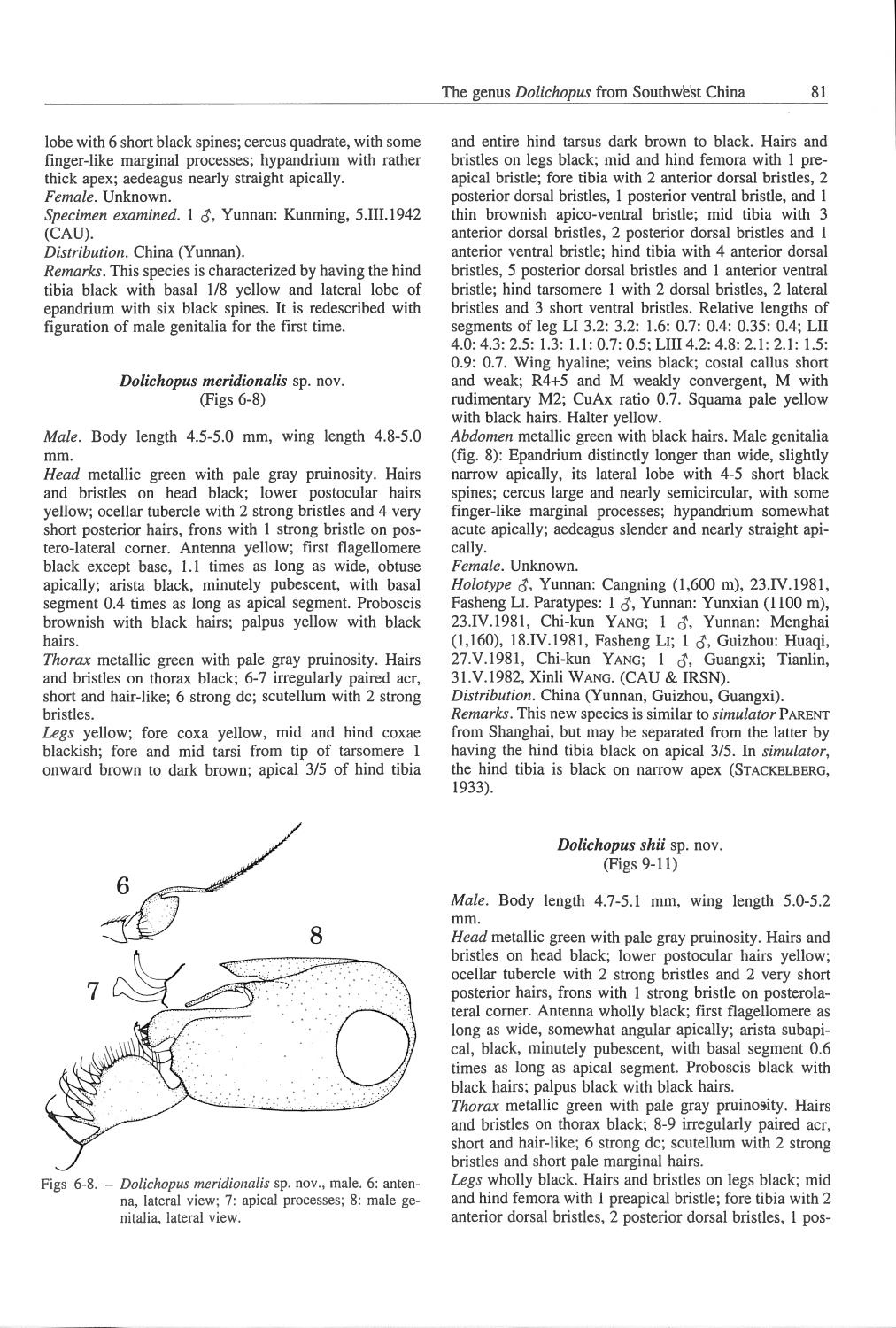

Figs 9-11. - *Dolichopus shii* sp. nov., male. 9: antenna, lateral view; 10: apical processes; 11: male genitalia, lateral view.

terior ventral bristle, and I apico-ventral bristle; mid tibia with 4 anterior dorsal bristles, 2 posterior dorsal bristles and 1 anterior ventral bristle; hind tibia with 5 anterior dorsal bristles, 4 posterior dorsal bristles and 1 anterior ventral bristle; hind tarsomere I with 3 dorsal bristles, 2-4 lateral bristles and 5 short ventral bristles. Relative lengths of segments of legs LI 3.2: 3.3: 1.8: 0.8: 0.6: 0.35: 0.35; LII 4.3: 5.1: 3.1: 1.4: 1.1: 0.7: 0.6; LIII 5.0: 5.9: 2.9: 2.8: 1.8: 1.1: 0.75.

*Wing* hyaline, tinged with grayish particularly on anterior field; veins black; coastal callus indistinct; R4+5 and M weakly convergent apically, M without rudimentary M2; CuAx ratio 0.4. Squama pale yellow with black hairs. Halter yellow.

*Abdomen* metallic green with black hairs. Male genitalia (Fig. 11): Epandrium distinctly longer than wide, somewhat rounded apically, its lateral lobe with 2 thin black spines; cercus large and nearly quadrate, with some finger-like marginal processes; hypandrium with thin and curved tip; aedeagus slender and nearly straight apically. *Female.* Unknown.

*Holotype*  $\zeta$ *, Xizang; Yela (4,400 m), 18.VI.1966, Suyong* WANG. Paratypes:  $1 \text{ } \textcircled{3}$ , same data as holotype;  $1 \text{ } \textcircled{3}$ , Sichuan: Maerkang (3,230 m), 9.VI.1961, Xiaofu LI; 1  $\zeta$ , Qinghai: Yushu (3,900-4,300 m), 21.VI.1964, Suyong WANG (Zl).

*Distribution.* China (Sichuan, Xizang, Qinghai).

*Remarks.* This new species is similar to *atripes* MEIGEN from Europe, but differs from the latter in the following points: tarsi wholly black, fore tibia with 1 posterior ventral bristle, hind tarsomere 1 with 3 dorsal bristles; in *atripes,* base of fore and mid tarsomere l pale, fore tibia with 2-3 posterior ventral bristles, hind tarsomere 1 with 2 dorsal bristles (STACKELBERG, 1930). This new species is named in honour of Prof. Yongshan SHI.

### *Dolichopus yunnanus PARENT* (Figs 12-14)

 $\overline{1}$ 

*Dolichopus yunnanus* PARENT, 1930, Ann. Soc. Sci. Brux. (B) 50: 87. Type locality: Yunnan.

*Male.* Body length 4.4-4.7 mm, wing length 4.4-5.3 mm.

*Head* metallic green with pale gray pruinosity. Hairs and bristles on head black; lower postocular hairs black; ocellar tubercle with 2 strong bristles and 2 very short posterior hairs, frons with 1 strong bristle on posterolateral corner. antenna black with scape and pedicel yellow ventrally; first flagellomere as long as wide, obtuse apically; arista situated at middle of dorsal margin of flagellomere, black, minutely pubescent, with basal segment 0.4 times as long as apical segment. Proboscis black with black hairs; palpus yellow with black hairs.

*Thorax* metallic green with pale gray pruinosity. Hairs and bristles on thorax black; 8 irregularly paired acr, short and hair-like; 6 strong de; scutellum with 2 strong bristles and some short pale marginal hairs.

*Legs* yellow; fore coxa yellow, mid and hind coxae blackish; fore and mid tarsi from tip of tarsomere 1 onward brown to dark brown; apical 1/4 of hind tibia and entire hind tarsus dark brown to black. Hairs and bristles on legs black; mid and hind femora with 1 preapical bristle, fore tibia with 2 anterior dorsal bristles, 2 posterior dorsal bristles, 1 posterior ventral bristle, and 1 apico-ventral bristle; mid tibia with 4 anterior dorsal bristles, 2 posterior dorsal bristles and 1 anterior ventral bristle; hind tibia with 6 anterior dorsal bristles, 5 posterior dorsal bristles and 1 anterior ventral bristles; hind tarsomere 1 with 2 dorsal bristles, 2 lateral bristles and 5 short ventral bristles. Relative lengths of segments of legs LI 3.0: 3.2: 1.6: 0.6: 0.4: 0.3: 0.3; LII 4.0: 4.5: 2.4: 1.3: 1.1: 0.65: 0.5; LIII 4.1: 5.0: 2.2: 2.2: 1.6: 0.8: 0.6.



Figs 12-14. - *Dolichopus yunnanus* PARENT, male. 12: antenna, lateral view; 13: apical processes; 14: male genitalia, lateral view.